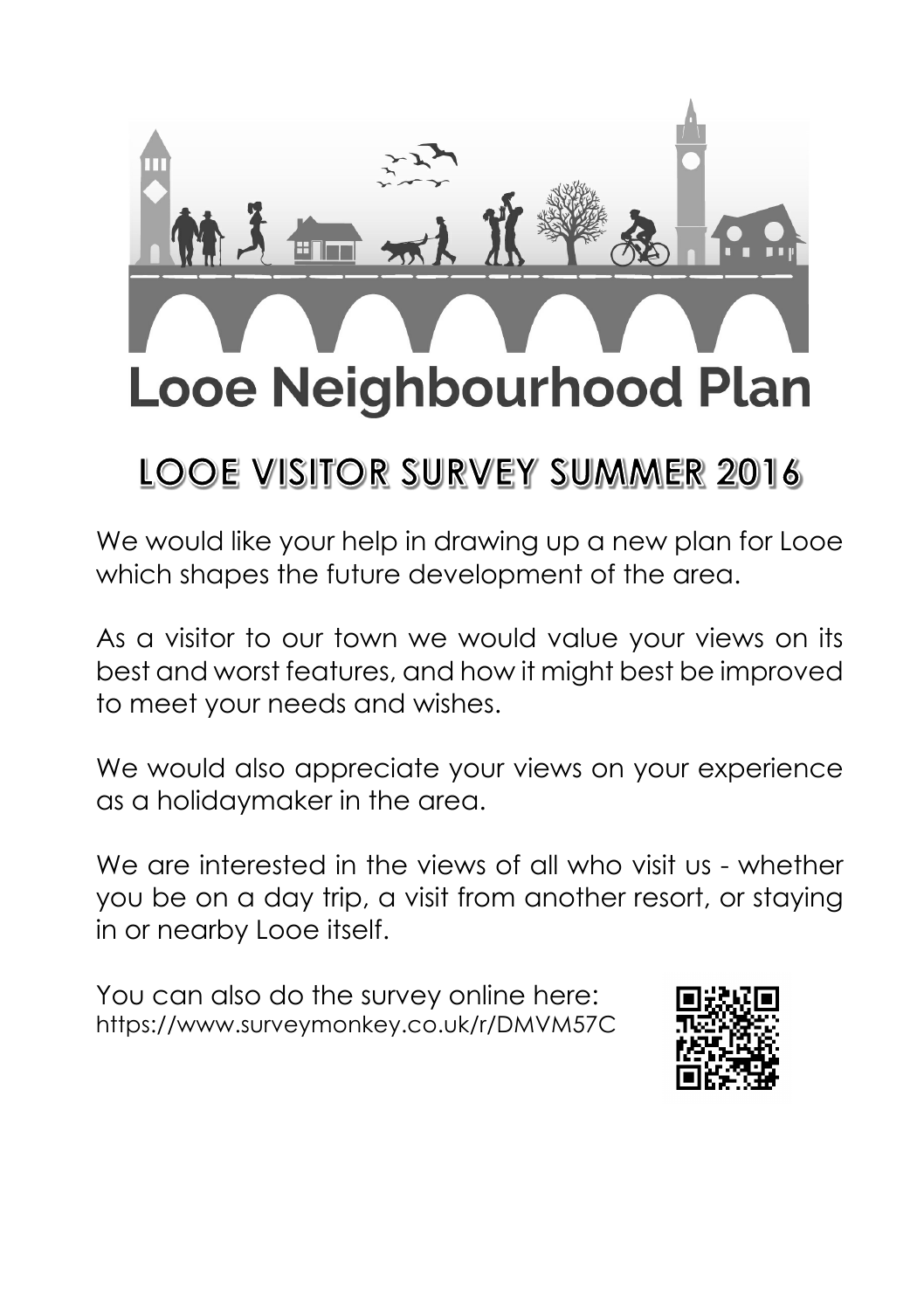# **WHAT IS THE FUTURE FOR LOOE?**

# **1. Is this your first holiday or short break to Cornwall?**

- Yes
- $O$  No

# **2. Are you a first time or returning visitor to Looe?**

- $\bigcirc$  First time
- $\circ$  Returning

### **3. Are you a resident of Cornwall or Devon on a day trip to Looe?**

- Yes please go straight to **Question 11.**
- No please continue to **Question 4.**

### **4. During this holiday which other areas of Cornwall or Devon have or will you visit and/or stay in?**

|                                                       | Did you<br>visit on<br>this trip? | Stay<br>overnigh<br>t in? |
|-------------------------------------------------------|-----------------------------------|---------------------------|
| North Cornwall Coast<br>(Bude, Port Isaac, Boscastle) | ∩                                 | ∩                         |
| Padstow area                                          | ∩                                 | ∩                         |
| Bodmin Moor                                           | ◯                                 | ∩                         |
| Newquay area                                          | ∩                                 | ∩                         |
| West Cornwall (St Ives, Penzance)                     | $\bigcirc$                        | ∩                         |
| The Lizard                                            | ∩                                 | ∩                         |
| Fal estuary (Falmouth, St Mawes)                      | ∩                                 | ∩                         |
| Mid Cornwall (Mevagissey, St Austell,<br>Roseland)    | ∩                                 | ∩                         |
| South Cornwall Coast (Fowey, Rame)                    | ∩                                 | ∩                         |
| Tamar Valley                                          | ∩                                 |                           |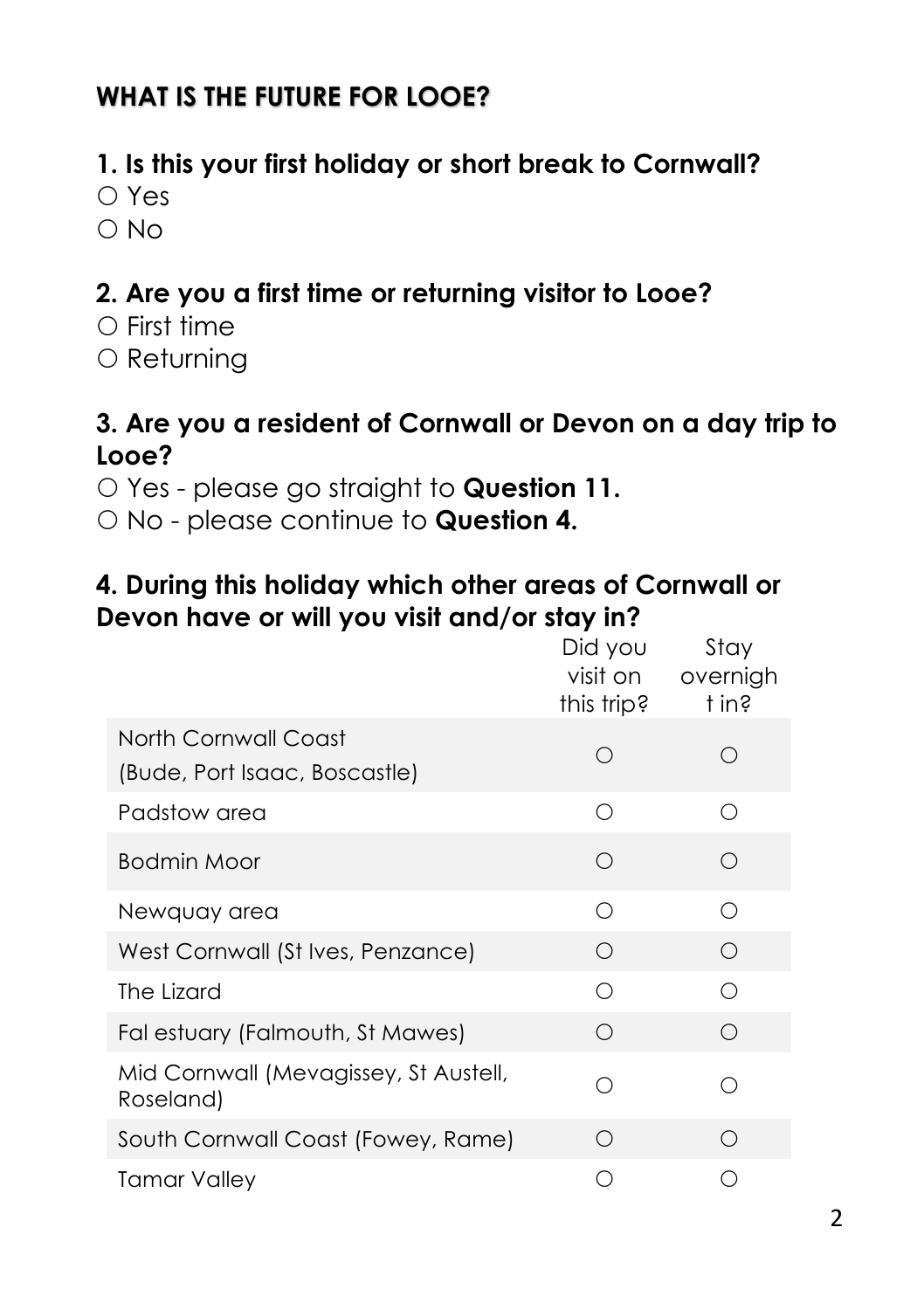| Plymouth    |  |
|-------------|--|
| South Devon |  |
| Dartmoor    |  |

# **5. How would you describe this holiday?**

- $\circ$  Touring around the country
- A visit based in a countryside location
- A visit based in a seaside location
- $\circ$  Staying in a city and combining visiting city attractions with visiting the surrounding countryside and coast
- $\circ$  Staving with friends or family
- A fishing break
- A golf break
- A sailing break
- A walking break
- Attending an event (e.g. sports event, concert, festival etc)

# **6. How long is your current holiday?**

- $\circ$  A few days
- Week
- ∩ Two weeks
- Longer

# **7. Which of the following best describes your trip to Looe today?**

- A day trip or excursion from another holiday base
- A holiday or short break
- A visit to see friends or relatives for leisure
- Another type of trip taken for leisure purposes

 Other (please specify)………………………………………….. .…………………………………………………………………………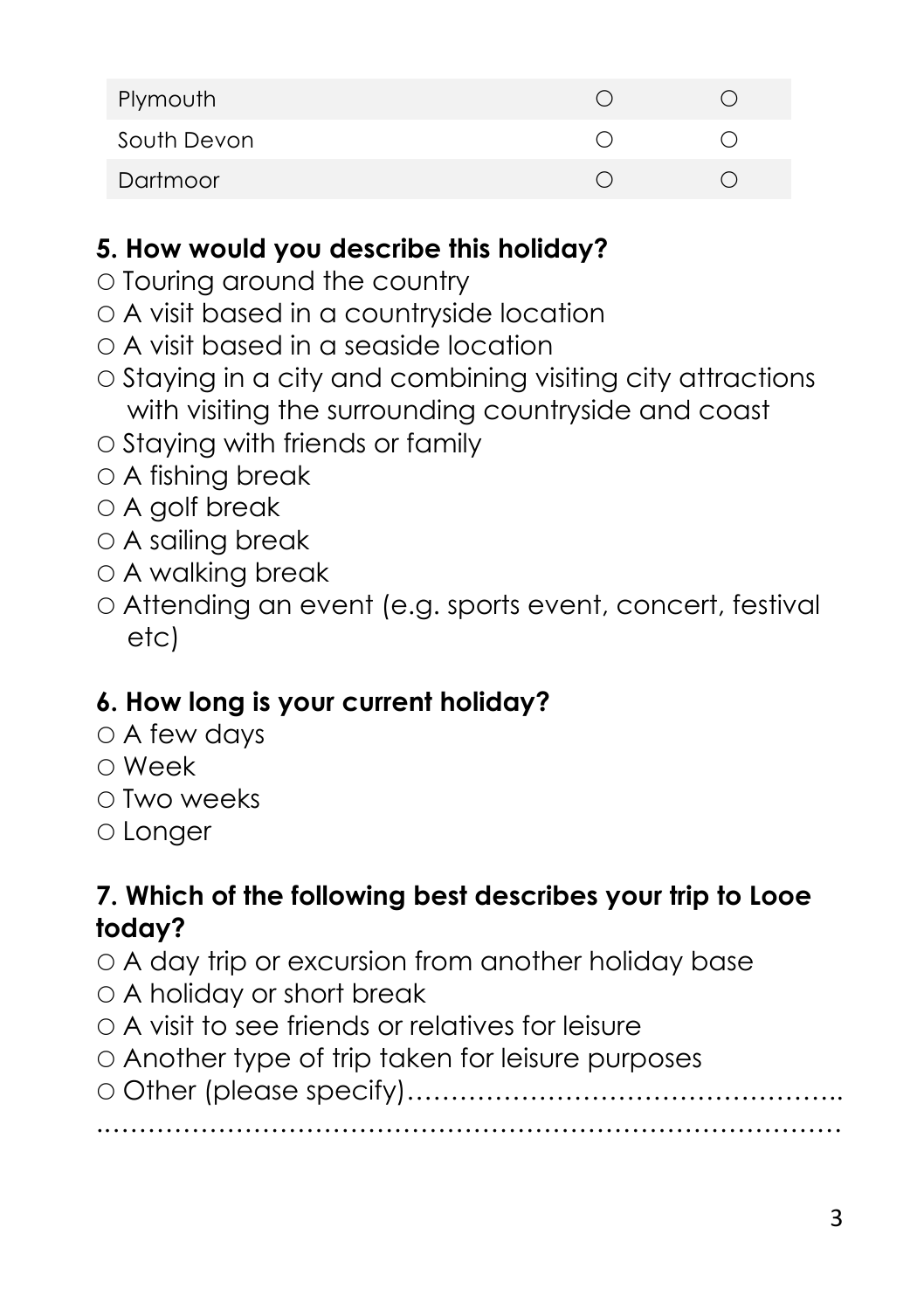# **8. During your holiday, how many nights will you stay overnight in Looe?** (Please enter 0 if none)

## **9. If you are staying overnight in Looe, or nearby, what type of accommodation will/did you stay in?**

- $\circ$  Hotel
- B&B/guest house
- Self-catering cottage
- O Self-catering apartment
- Hostel
- Camping
- Caravanning
- $\Omega$  Second home
- $\circ$  Friends/family

#### **10. If you are staying overnight in Looe, or nearby, which part of the area will/did you stay in?**

- Town Centre
- Looe Barbican area
- $\circ$  Plaidy
- Hannafore
- Rural

# **11. What do you like best about Looe and the surrounding**

**areas?** (Please tick as many as apply).

- $\circ$  The Beach
- The Seaside location
- Change of pace peace and tranquility
- The Harbour and its boats
- Bathing water quality
- $\circ$  Sense of safety
- Good places to visit close by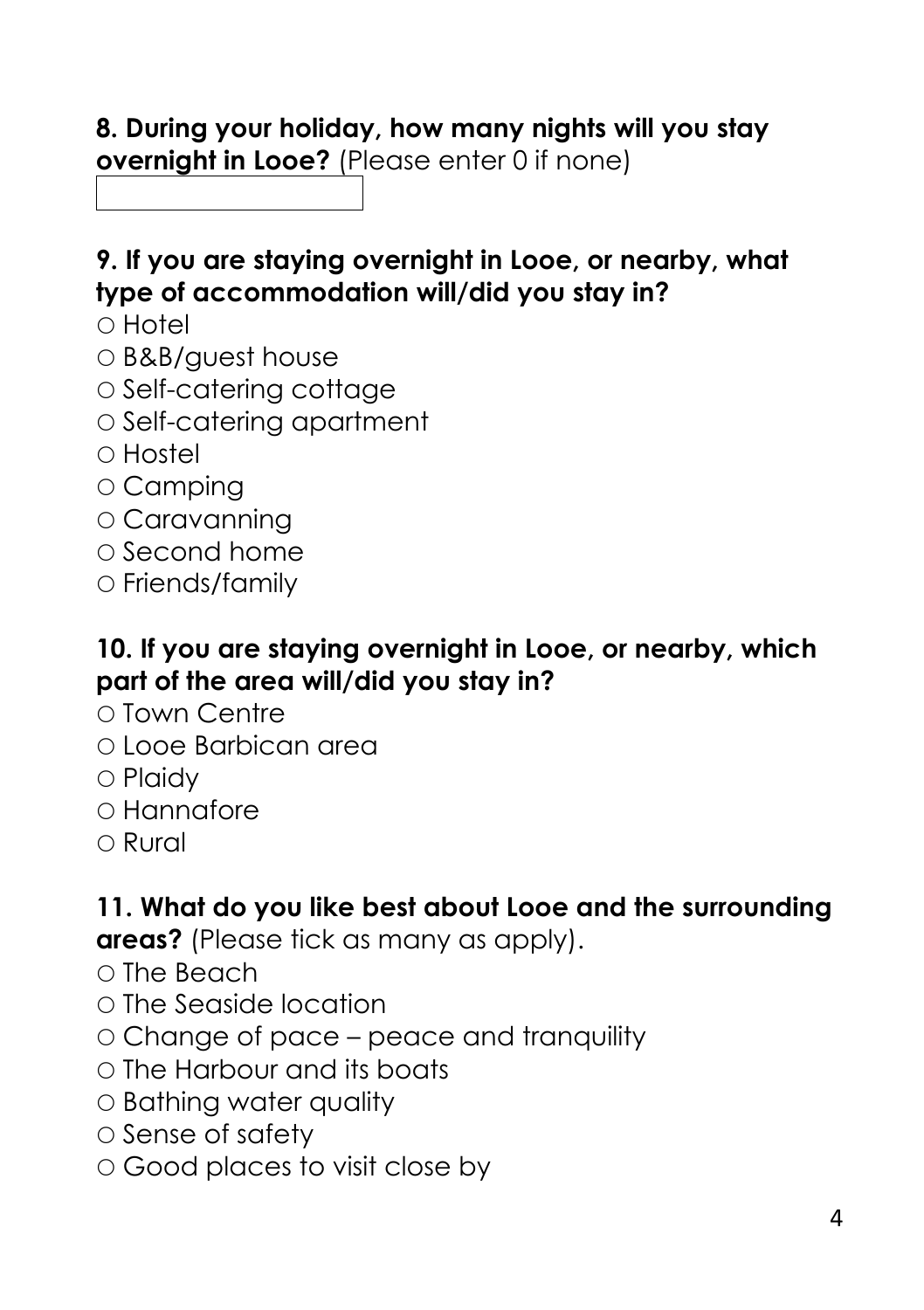- Good accommodation
- Nice restaurants, bars and cafes
- Good events and Festivals

**12. What would you improve about Looe?** (Please be brief)

………………………………………………………………………… ………………………………………………………………………… …………………………………………………………………………

# **13. Which of the following best describes who is /was with**

**you on your trip?** (Please tick as many as apply).

- Your partner/spouse
- Your child/children
- Your parents or your partner's parents
- $\circ$  Other members of your family Friend(s)
- An organised group
- On my own
- Someone else (please specify) ………………………………

#### **14. How many people are there in your immediate party – that is any family and friends who are travelling with you – including yourself?**

| Number of people aged 16 and over $\Box$ |
|------------------------------------------|
| Number of people under 16 $\Box$         |
| Not sure $\Box$                          |

**15. How far in advance did you start planning this trip? i.e. how much time was there between you starting to plan and visiting?**

 $\bigcap$  Less than 2 weeks

- 2 weeks up to 4 weeks
- $0.1$  to 2 months
- $\cap$  3 to 6 month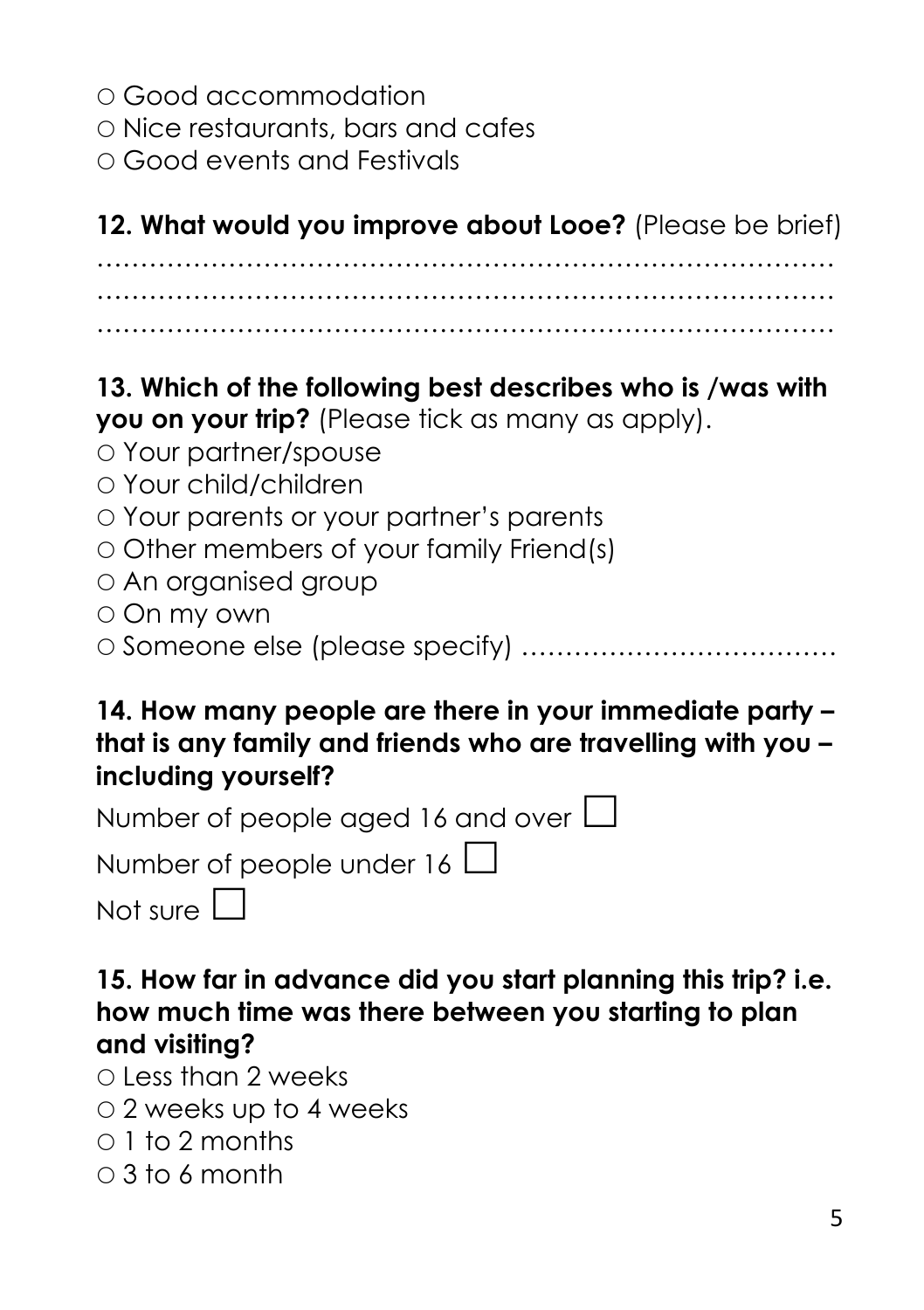Over 6 months to 1 year Over 1 to 2 years O Over 2 years Not sure

# **16. And how far in advance did you book your trip to Looe i.e. how much time was there between booking the trip and going?**

- Didn't book in advance
- $\bigcap$  Less than 2 week
- 2 weeks up to 4 weeks
- $\circ$  1 to 2 months
- 3 to 6 months
- Over 6 months
- Not sure

### **17. Which of the following, if any, prompted you to visit Looe?**

- Found a good accommodation deal
- $\circ$  It was recommended to me by friends/relatives
- O Special occasion/celebration
- $\circ$  It is an area I know well been to before
- Read an article in a newspaper/magazine
- Advertising in newspapers/magazines
- Information in a Tourist Board brochure
- A television programme about it
- Advertising on a website
- A movie/film featuring this area
- A book featuring this area
- Family connections in this area
- Particular interest in history of this area
- $\circ$  Specific activities such as golf or walking are available
- Don't know/can't remember
- None of these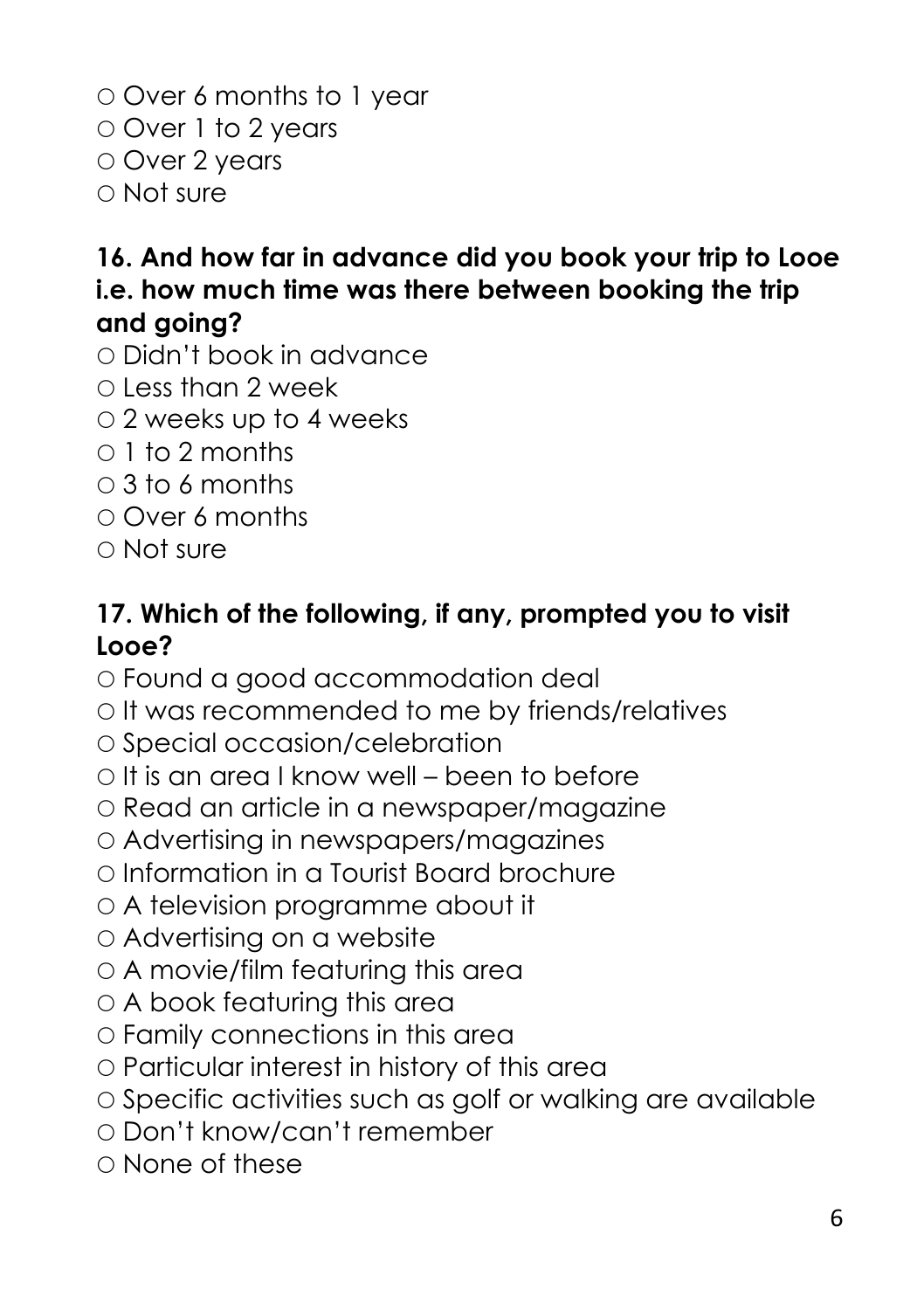Other (please specify) ........................................................

………………………………………………………………………..

## **18. And** *during* **your trip to Looe which of the following other methods, if any, did you use to obtain information about places to visit and things to do?**

- The Looe Tourist Information Centre
- A smartphone/internet on a mobile phone
- O The Looe App
- A laptop
- Visited an internet cafe
- Accessed the internet via a terminal in the reception of your accommodation or another public area.
- O Brochure provided by Visit Cornwall
- Tour operator's brochure
- Guide books (e.g. Fodors, Lonely Planet)
- Asking other travellers
- Asking local people
- Asking proprietors/service staff
- $\circ$  None of the above

# **19. What form of transport did you use on the** *longest* **part of your journey from** *home* **to Cornwall?**

- $\circ$  Train
- O Regular bus/coach
- Organised coach tour
- Car own/friend's/firm's
- $\circ$  Car hired
- Motorised caravan/camper/dormobile
- Motorcycle
- Bicycle
- $\circ$  Plane
- Boat/ship/ferry
- $\circ$  Hitch-hiking (in any vehicle)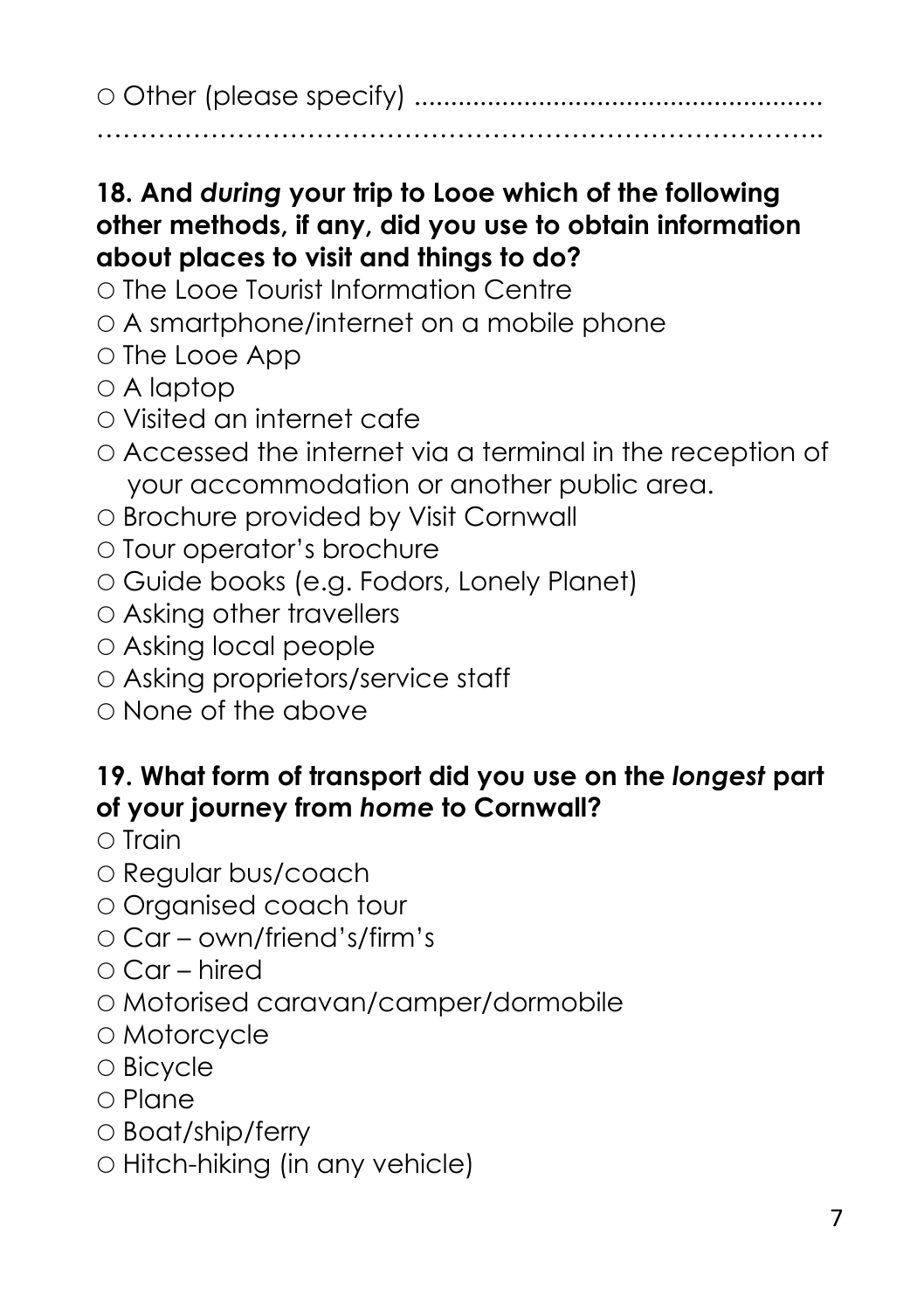Other (please specify) ………………………………………… …………………………………………………………………………

**20. And which types of transport did you use during your visit to Looe? Please think about travel within Cornwall & Devon only and select all of those you used.**

- $\cap$  Train
- O Regular bus/coach
- Organised coach tour
- Car own/friend's/firm's
- $\cap$  Car hired
- Motorised caravan/camper/dormobile
- Motor cycle
- Bicycle
- Boat/ship/ferry
- $\circ$  Hitch-hiking (in any vehicle)
- Walked/on foot
- Other (please specify)

#### **21. Will you/Did you take part in any of the following during this trip to Looe?**

- O Sightseeing by car/coach/on foot
- Visited a church or other religious building
- Visited a historic house, stately home, castle
- Visited a museum/art gallery
- Visited a country park/garden
- Visited a visitor/heritage centre
- Visited a scenic/historic railway/other architecture
- Visited a theme/amusement park
- Visited an aquarium/zoo/safari park/nature reserve
- Visited a TV/film location (eg Poldark, Doc Martin, Wycliffe)
- Visited a location from Literature (Daphne DuMaurier, Mary Wesley, Winston Graham, Victoria Holt, EV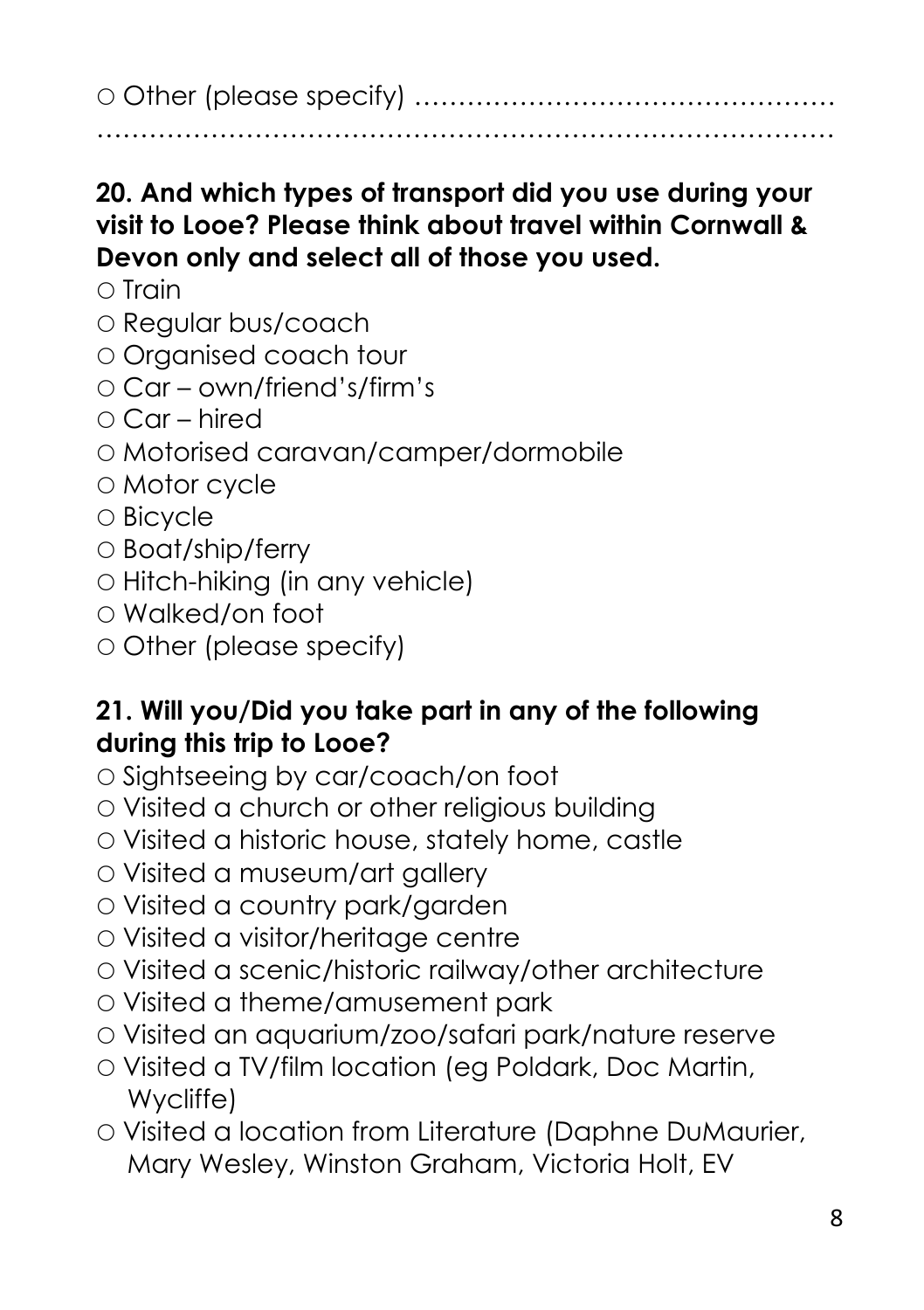Thompson) Other (please specify)…………………………………………..

………………………………………………………………………….

# **22. Will you/Did you take part in any of the following during this trip?**

Went on a guided tour – on foot, bus or other transport

- Golf
- $\circ$  Short walk/stroll up to 2 miles/1 hour
- Long walk, hike or ramble (minimum of 2 miles/1 hour)
- Centre based walking (i.e. around the town centre)
- O Sailing/boating/watersports
- $\circ$  Fishing
- Horse riding, pony trekking
- $\circ$  Country sports hunting, shooting etc.
- Wildlife/bird watching
- Cycling on a road/surfaced path
- Mountain biking
- Picnic or BBQ
- Visiting a beach
- Genealogy/tracing ancestors
- $\circ$  Trying local food
- Night out/visiting pubs
- Music/arts festival
- Watched live sport (not onTV)
- $\cap$  Theatre
- Attended an exhibition/fair
- Attended a live music concert
- Attended a special event of a personal nature such as a wedding, graduation, christening
- None of these
- Other (please specify) …………………………………………. …………………………………………………………………………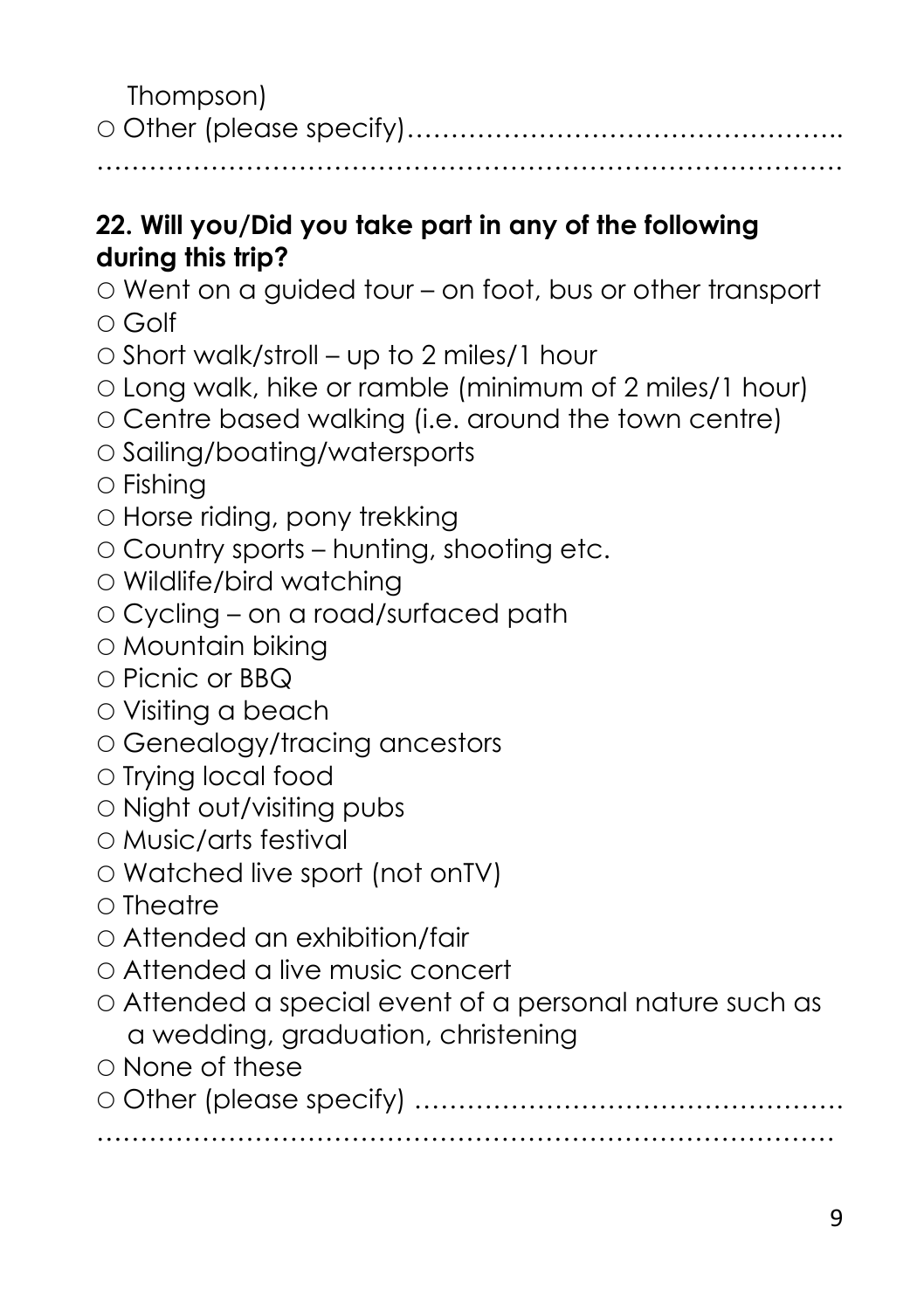### **23. Have you had to have medical attention during your stay?**

∩ Yes

No

# **24. If so, did it require you to attend a Hospital?**

- Minor Injuries Unit Hospital Outpatients
- Hospital Inpatients

# **25. Where the shops in Looe adequate for your needs?**

| $\circ$ Yes |
|-------------|
| $\circ$ No  |
|             |
|             |

# **26. Did you bring your dog on holiday with you?**

 Yes  $\cap$  No

# **27. Are you happy with the facilities provided for dogs around Looe?**

n Yes No

**28. Is there any specific facility or service missing from Looe that would have improved your experience and would encourage you to return?** Please briefly say what<sup>.</sup>

………………………………………………………………………… ………………………………………………………………………… ………………………………………………………………………… …………………………………………………………………………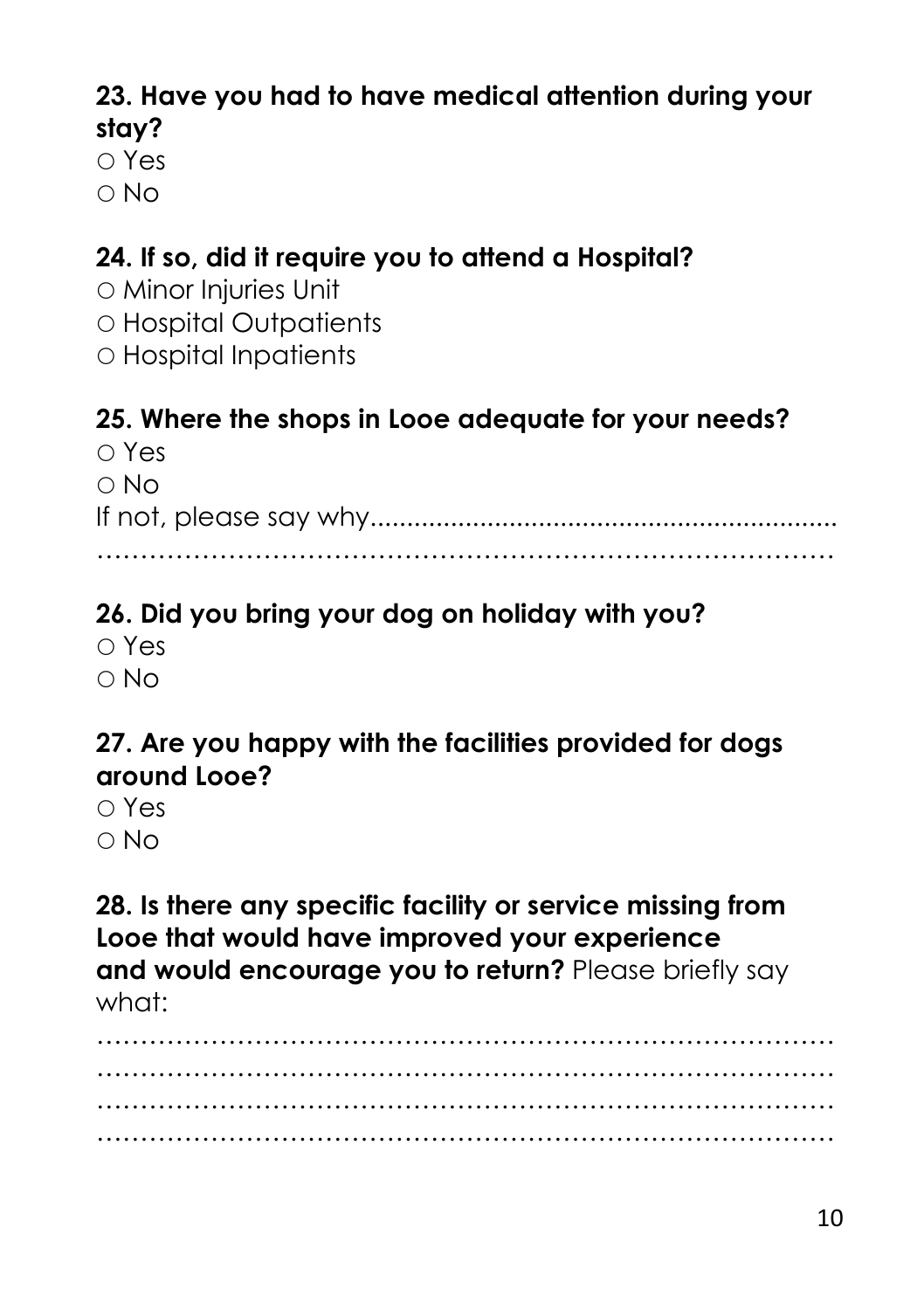# **29. Thinking about your trip to Looe, how would you rate your overall experience of this destination?**

- Very satisfied
- Fairly satisfied
- Neither satisfied nor dissatisfied
- Fairly dissatisfied
- Very dissatisfied

#### **30. Based on your experiences during this trip, to what extent would you recommend Looe as a holiday destination to friends and family?**

- $\circ$  Definitely
- O Probably
- Fairly likely
- Probably not
- Definitely not

#### **31. How likely are you to take another trip to Looe again in the next 5 years?**

- $\circ$  Definitely
- O Probably
- Fairly likely
- Probably not
- Definitely not

# **32. Which of the following countries do you live in?**

- England (including Channel Islands and Isle of Man)
- $\circ$  Scotland
- Wales
- Northern Ireland
- O Republic of Ireland
- Germany
- France
- $\circ$  Italy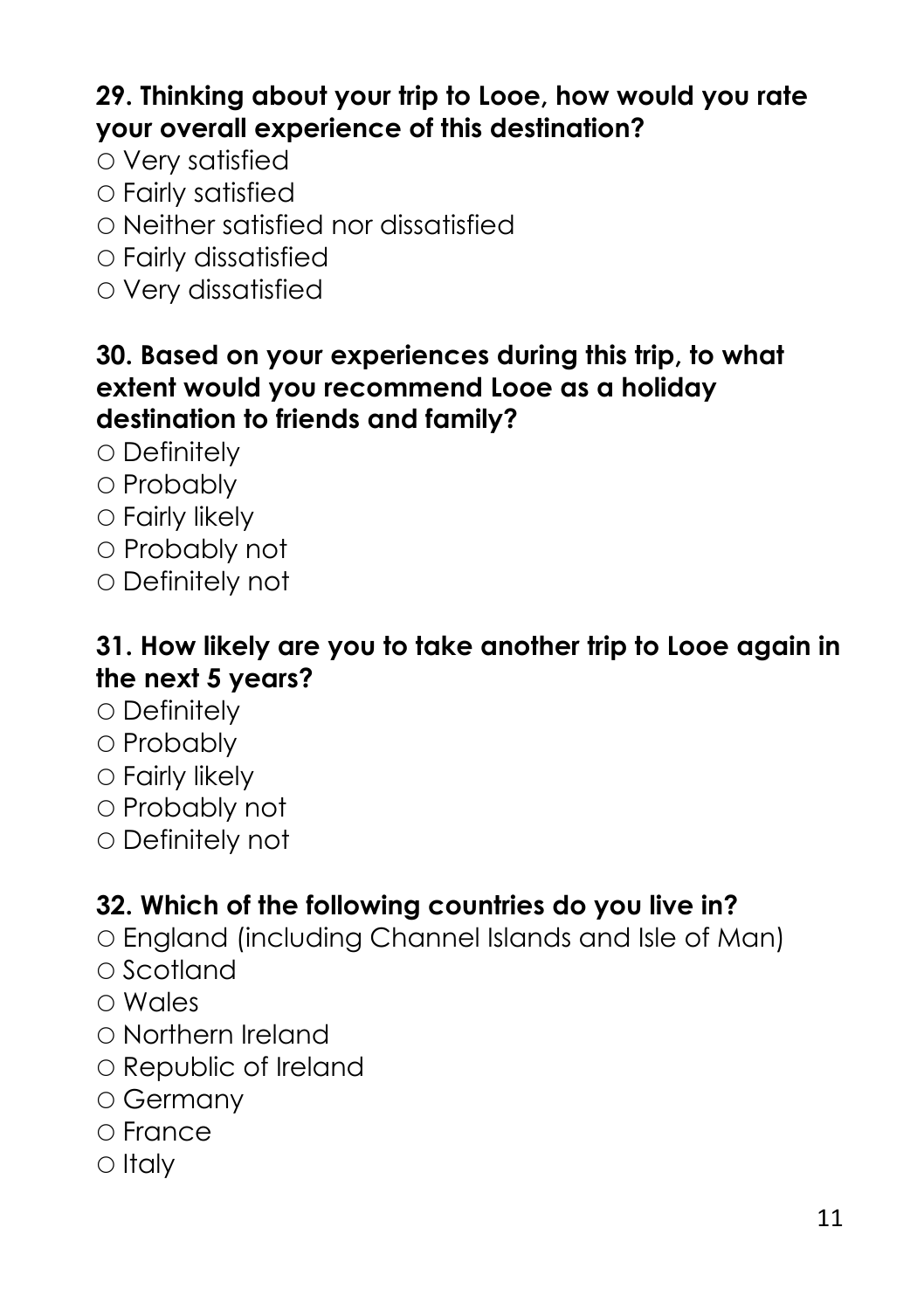| $\circ$ Spain     |
|-------------------|
| O Netherlands USA |
| ○ Canada          |
| $\circ$ Australia |
| ○ New Zealand     |
|                   |
|                   |

# **33. If you live in England, please say which region?**

- Greater London
- O South East
- O South West
- East Midlands
- West Midlands
- East Anglia/East of England
- Yorkshire/Humberside
- North East
- North West

# **34. During or after your trip to Looe, did you do any of the following?**

- Upload trip photos to the internet, i.e. Flickr or Facebook
- Update your Facebook status about your trip
- Tweet about your trip
- Blog about your trip
- Leave reviews on websites such as Tripadvisor
- Instant messaging via MSN
- Upload trip videos to the internet, i.e. YouTube
- $\cap$  None of these

# **35. What is your age?**

- 17 or younger
- $018-20$
- $0.21 29$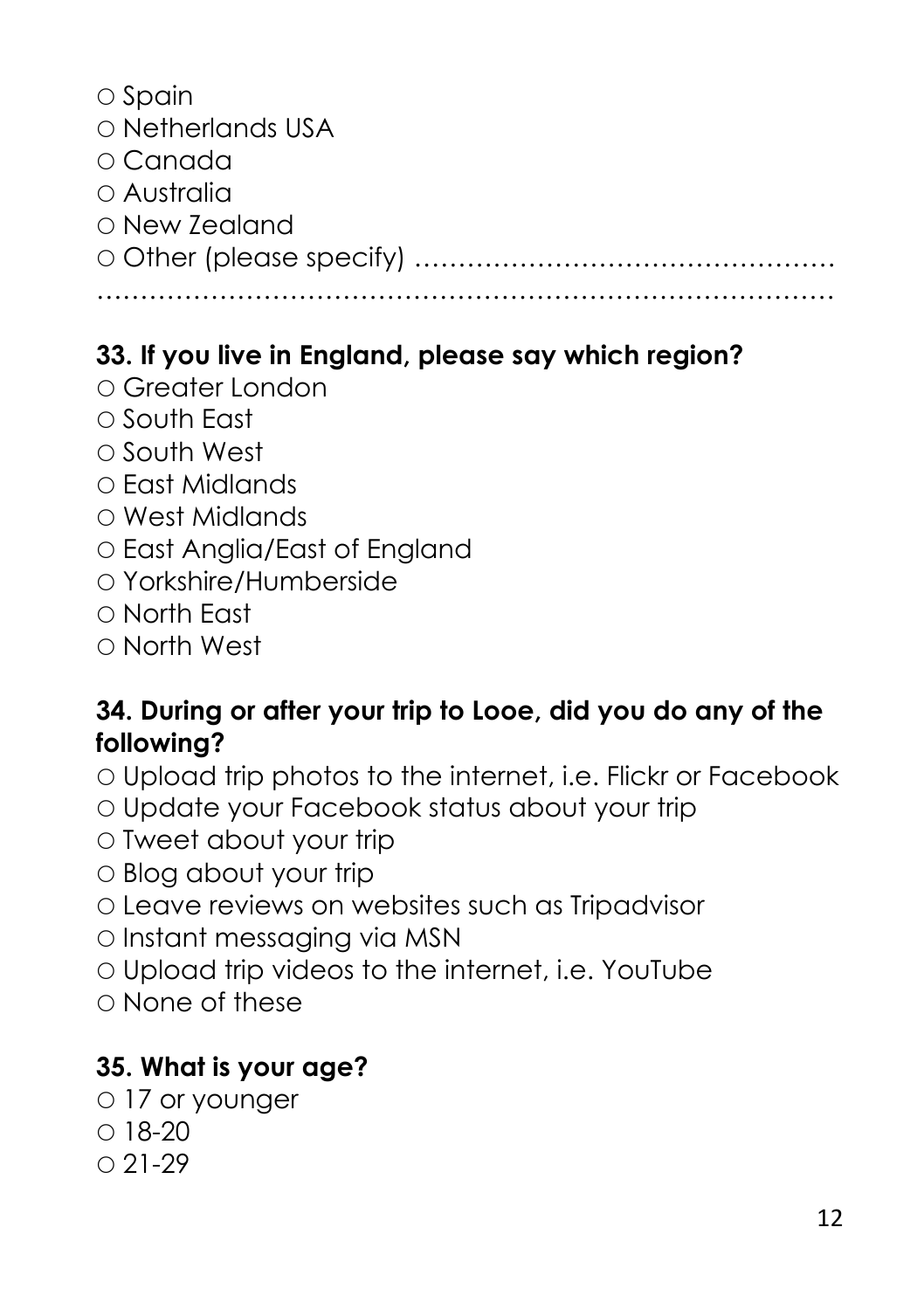$\circ$  30-39  $0.40 - 49$  $0.50 - 59$  $\circ$  60 or older

# **Thank you for completing our survey.**

Please seal the survey along the page edge with tape or a staple, and return it via Freepost to Looe Town Council, The Guildhall, Fore Street, East Looe, Cornwall PL13 1AA

### **Have a nice holiday, and we hope to see you again!**